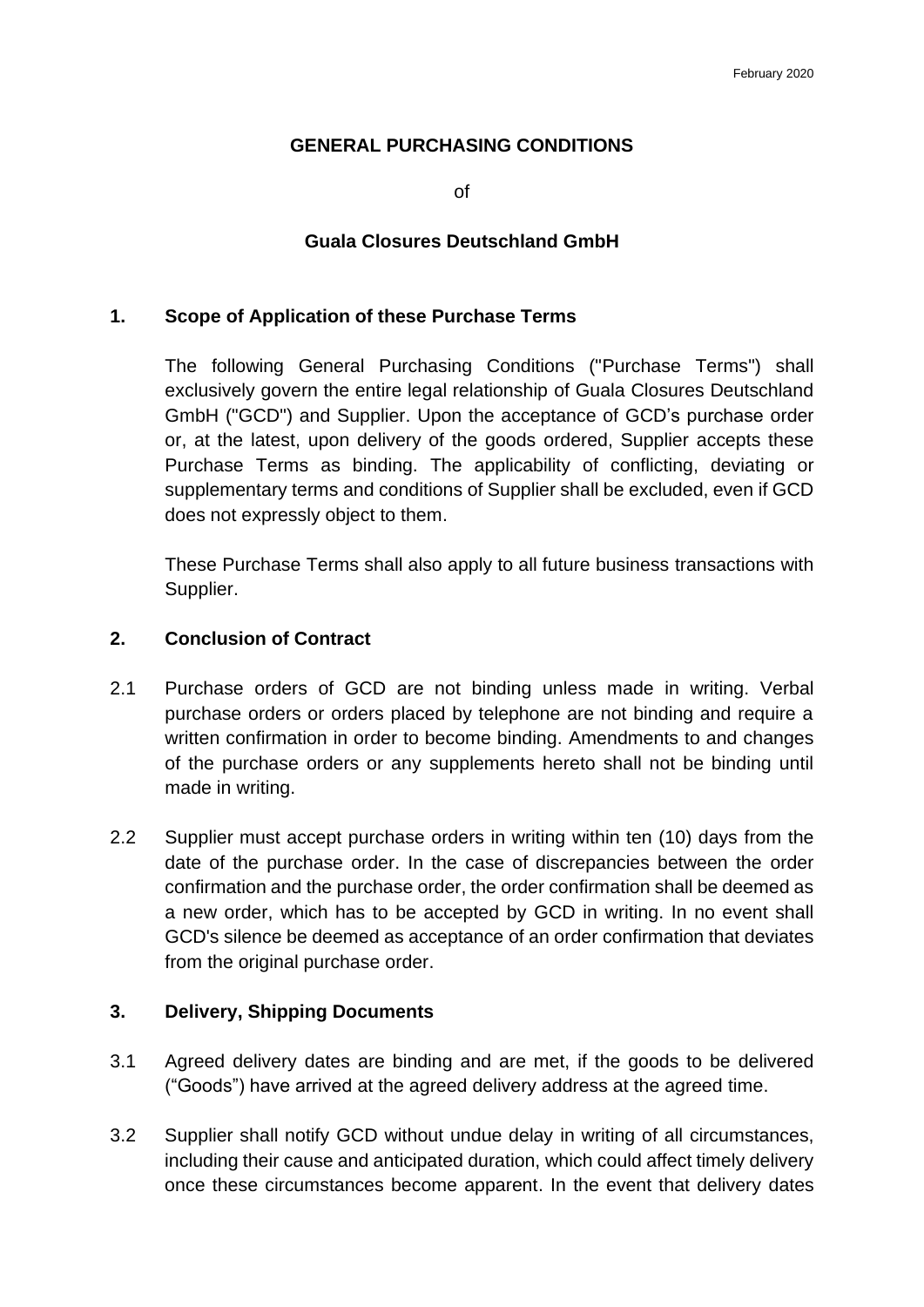are exceeded, GCD reserves the right to rescind the contract by means of a written declaration and/or to claim damages in lieu of performance, if Supplier is responsible for exceeding the delivery date.

- 3.3 In the event of delay or disruption of delivery due to unforeseeable events such as acts of God, war or natural disasters or due to other unavoidable and severe events beyond Supplier's control and sphere of influence and for which he is not responsible, the parties shall be released from their contractual obligations for the duration and scope of such disturbance. The parties shall be obliged to adjust their mutual contractual obligations to the changed circumstances in good faith. The statutory right of rescission remains unaffected.
- 3.4 Supplier shall bear the risk of accidental lost or deterioration of the Goods until their arrival at the agreed destination. The destination shall be the place of performance.
- 3.5 Supplier shall attach to each delivery a bill of delivery in duplicate indicating date of the order, order number, other identifiers requested in the order, quantity of Goods. Supplier shall send a duplicate of this bill of delivery to GCD under separate cover. Any additional costs incurred by GCD due to Supplier's noncompliance with the shipping instructions, for which he bears responsibility, shall be charged to the Supplier. This shall not apply to the extent Supplier can prove that he is not responsible for the non-compliance.
- 3.6 Partial deliveries shall not be permitted unless GCD has given its express consent.
- 3.7 If GCD and Supplier do not stipulate the type of packaging and shipping, Supplier shall be obliged to provide for the customary type of packaging and shipping.

### **4. Terms of Payment**

- 4.1 The price indicated in the purchase order for the delivery of the Goods is fixed and includes free shipping to the delivery address. It includes packaging, freight, insurance and other ancillary costs, however it does not include VAT. The price includes collection of the cover parts free of charge.
- 4.2 Unless otherwise agreed, payment of the invoiced amounts shall be made at GCD's discretion within 14 days with a 3 % discount or within 30 days net. These time limits shall begin on the date on which GCD receives the invoice, but not before GCD has received complete delivery.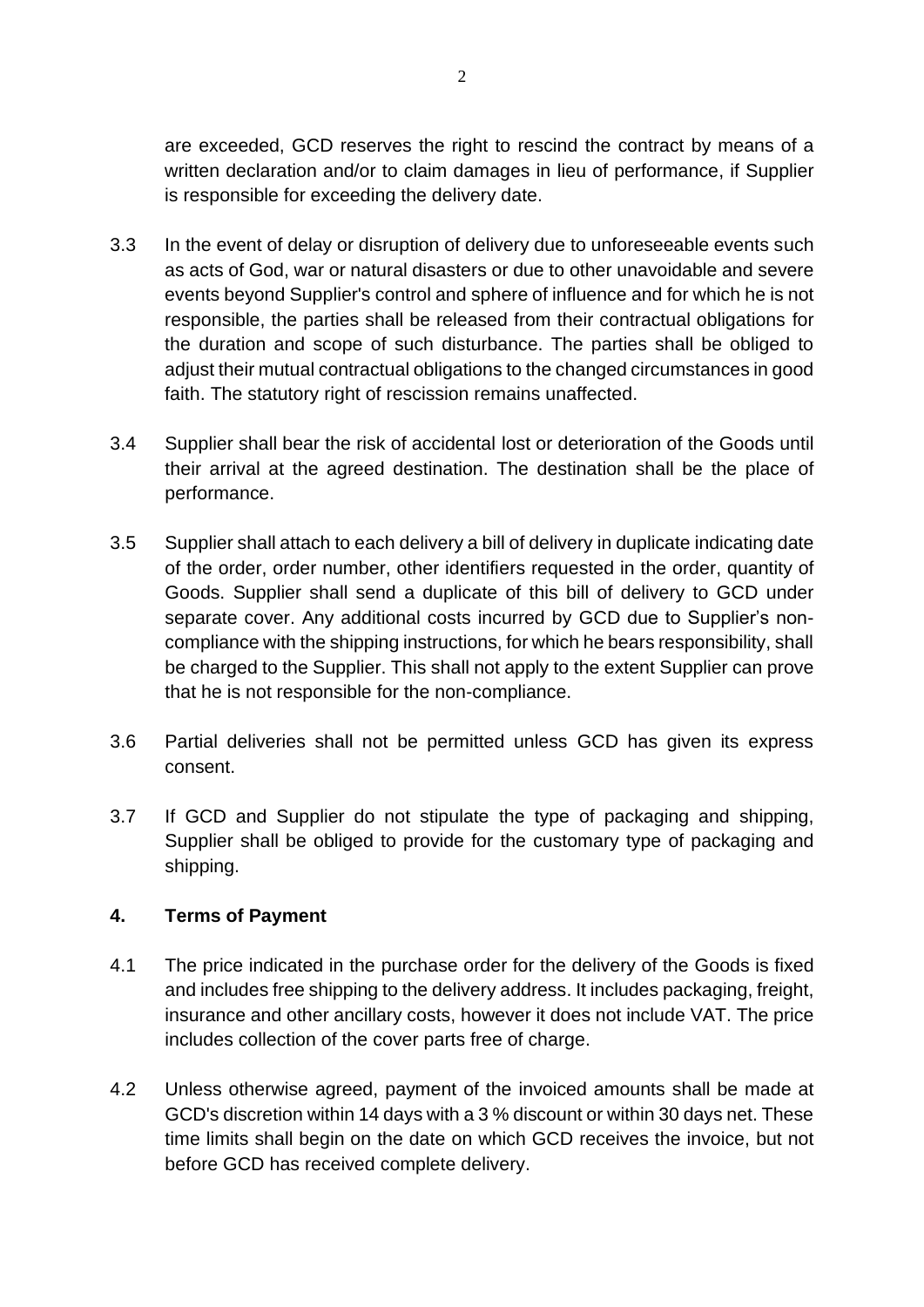- 4.3 Supplier's invoices shall be submitted in triplicate, separately from the delivery and shall indicate the order number. They must contain the exact wording of the purchase order as well as the number, date and other identifiers of the purchase order.
- 4.4 Supplier must not set-off if with any claims that GCD is contesting, that have been finally adjudicated or that are not ripe for judgement.

# **5. Transfer of Title**

Supplier's retention of title will only be accepted by GCD if and to the extent Supplier retains title until he receives the purchase price to the delivered Goods. Supplier shall not be entitled to an extended or expanded retention of title.

# **6. GCD's Rights in case of Defects**

- 6.1 The quality of the Goods and Supplier's responsibility for their quality shall be governed by the respective individual agreements of the parties. Supplier shall deliver the Goods free from defects in quality or title. Besides, the Goods shall correspond to the latest state of the art and shall comply with all applicable safety regulations.
- 6.2 GCD shall inspect the Goods received without undue delay upon receipt to the extent this is reasonable within the scope of the ordinary course of business, and shall notify Supplier without undue delay about any defects discovered. If a defect is discovered at a later time (hidden defect), notice thereof must be given place immediately upon discovery of the defect.
- 6.3 If Supplier is in breach of his obligations according to section 6.1 (in particular with respect to the obligation to deliver Goods without any defects in quality or title) GCD's rights (in particular to subsequent performance, rescission, reduction, damages or reimbursement) and the applicable statute of limitations shall be determined by the statutory provisions.
- 6.4 In addition to the statutory provisions (cf. Section 6.3), GCD shall be entitled to remedy the defect of the Goods itself at Supplier's expense or to exchange the defective Goods for a replacement procured otherwise, if, for particular reasons of urgency (e.g. if GCD might suffer damages that are particularly high compared to the costs remedying the defects), GCD is not in the position (i) to notify Supplier of the defect and the imminent damages and (ii) to grant him a time limit for subsequent performance without occurrence of the damage.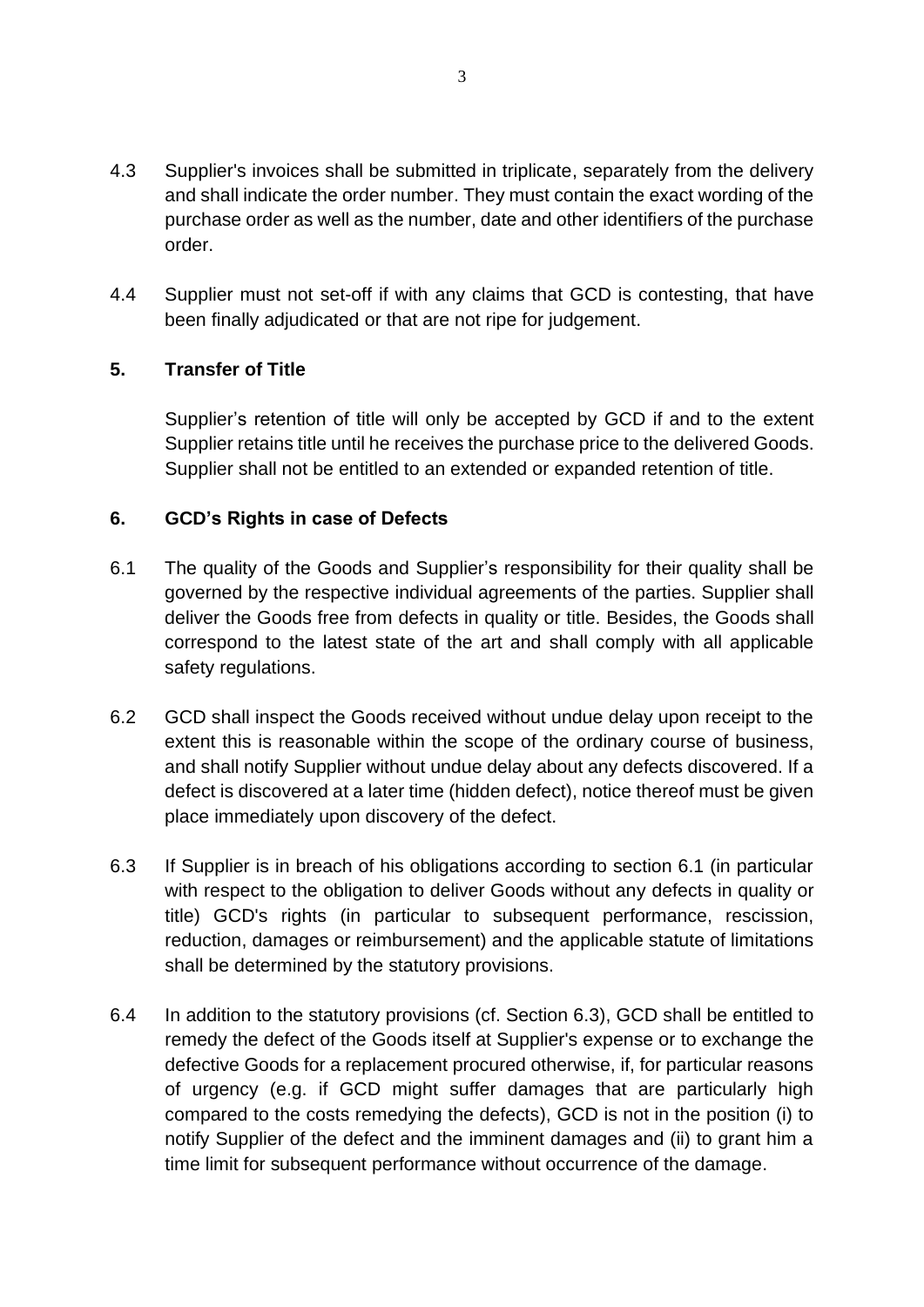- 6.5 If GCD has notified Supplier of the defect in due time, the statute of limitations for claims based on defects is suspended until Supplier has finally rejected responsibility for the defect or has declared that the defect has been remedied. If Supplier recognizes his obligation for subsequent performance, the subsequent performance shall trigger the commencement of a new statute of limitation period. In the event of subsequent performance, the new statute of limitations shall only apply to the remedied defect. If replacement Goods are delivered, the statute of limitations shall apply to the entire replacement.
- 6.6 Neither the acceptance of the delivery, nor the payment shall be deemed to constitute an acknowledgement of perfect tender.

# **7. Product Liability, Product Recall**

- 7.1 To the extent Supplier bears responsibility for a product defect whose cause lies within his sphere of control and organization, he shall be obligated to indemnify GCD upon first demand against all damage claims of third parties. Supplier shall reimburse all of GCD's necessary expenses in connection with these claims.
- 7.2 Supplier is obligated to take out insurance, in a reasonable amount, against the risks of product liability for the Goods delivered by him. Upon written request, Supplier shall provide GCD with proof of the insurance coverage within two weeks from receipt thereof in appropriate form. Should Supplier fail to provide proof of such insurance, GCD shall be entitled to take out such insurance at Supplier's expense.
- 7.3 If GCD is obliged to recall Goods due to a defect, Supplier shall bear all necessary expenses in connection with the recall to the extent such expenses stem from the Goods being defective.

### **8. Confidentiality**

8.1 GCD shall retain all ownership rights and copyrights to its illustrations, drawings, plans, calculations, materials, samples, models, tools, equipment and other devices, items or documents (jointly "Items"). Supplier shall not be entitled without the express prior written consent of GCD to make the Items available to third parties or to reproduce them, or to use them for purposes other than those determined by GCD. Unless provided otherwise, the Items of GCD shall exclusively be used for executing the purchase orders of GCD. Upon execution of the purchase order and upon request of GCD, the Items shall be returned to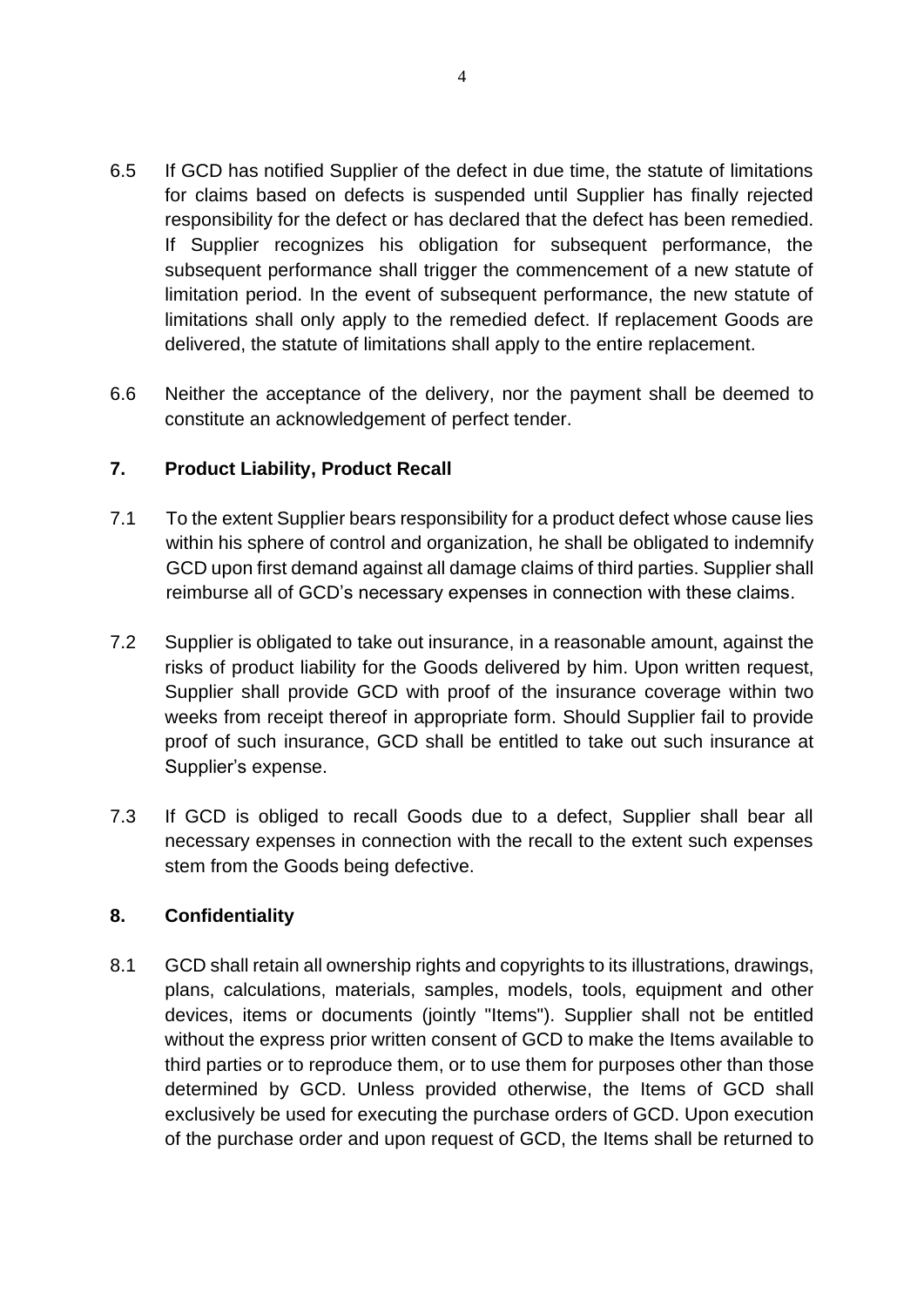GCD without undue delay. Supplier shall treat the Items with care and shall store them separately.

- 8.2 Also after completion of the purchase order, the parties undertake to treat all non-public commercial and technical information of the respective other party that they become aware of due to the business relationship ("Information") confidential and shall refrain from making the Information available to third parties. This shall apply in particular to any Information that is incorporated in an Item according to Section 8.1 and is related thereto.
- 8.3 The prohibition to pass on Items according to Section 8.1 and Information according to Section 8.2 to third parties does not apply if and to the extent the party receiving the Information and Items solely passes them on to those of its employees who need to know the Information and Items to fulfill the purchase order ("Authorized Persons"). The exception from the obligations stipulated in Sections 8.1 and 8.2 shall only apply, however, if, within the scope of the legal possibilities and beyond the termination of their legal relationship with the receiving party, these employees are obliged to comply with Section 8.1 and 8.2.
- 8.4 The obligations under section 8.2 shall not apply to any Information which
	- (i) has already been common knowledge at the time of disclosure or becomes common knowledge afterwards without any breach of the obligations set out in section 8.2;
	- (ii) the party obliged to maintain confidentiality legally receives or has legally received from a third party if the third party or the person from whom the third party received the Information is not obliged to maintain confidentiality;
	- (iii) upon disclosure of the respective Information to the party that is obliged to maintain confidentiality is already known to that party independent from the other party and without using the Information received so far; this exception from the confidentiality obligation shall only apply if the obliged party immediately objects to its confidentiality obligation upon receipt of the Information.
- 8.5 Section 8.4 shall apply mutatis mutandis to the obligation according to Section 8.1 if and to the extent the Items represent Information that is not subject to the confidentiality obligation according to Section 8.4.
- 8.6 With regard to safeguarding the confidentiality of the Information, either party undertakes to employ the same degree of diligence and care it would employ in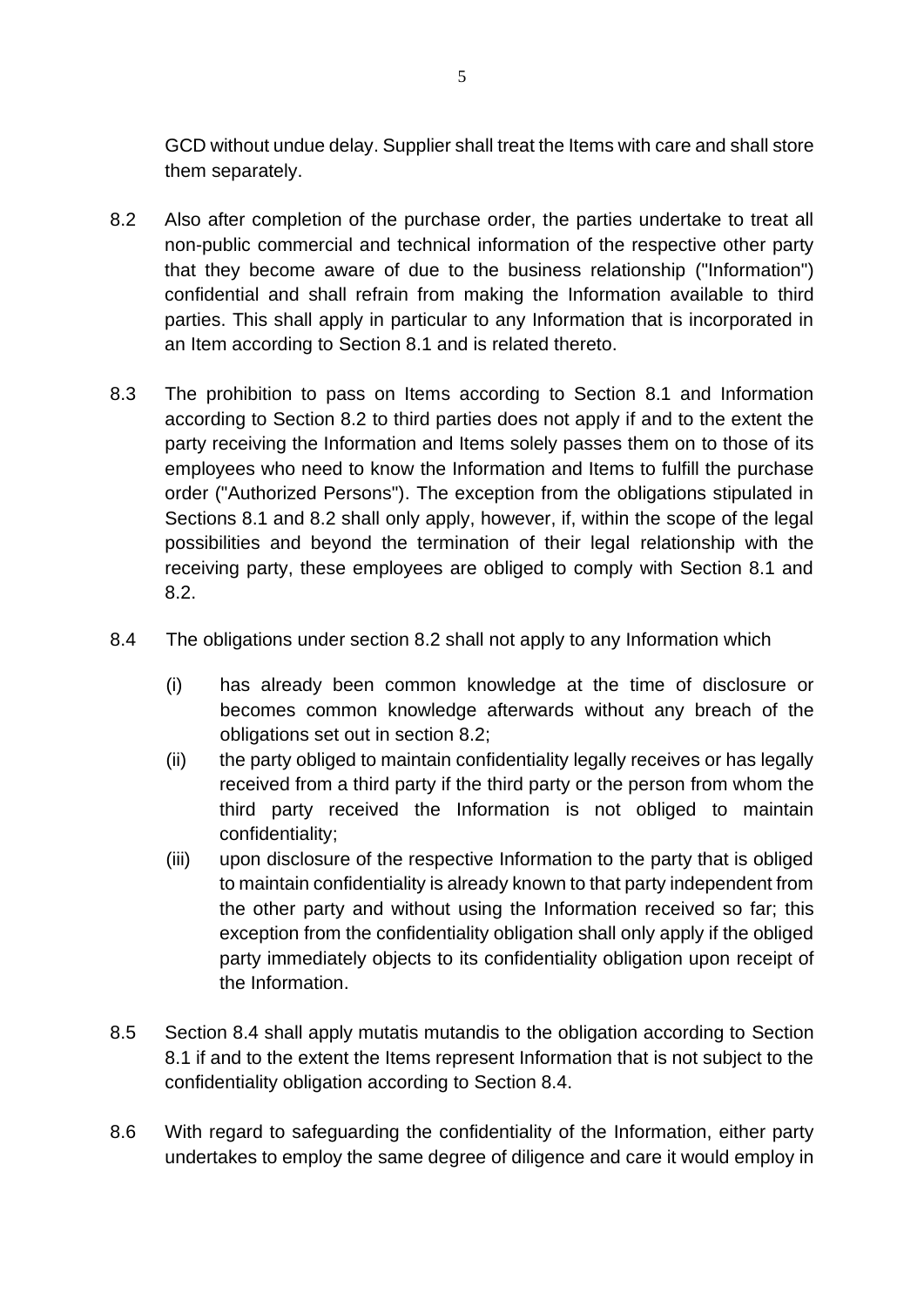its own matters; in any event, it must at least employ the diligence and care as is usual in the ordinary course of business.

- 8.7 Upon request of GCD, Supplier must insure all Items defined in Section 8.1 against fire and theft at its own expense for as long he has them in possession.
- 8.8 Supplier undertakes to oblige any sub-suppliers used by him to comply with the provision set forth in Sections 8.1 to 8.7.

# **9. Intellectual Property Rights**

- 9.1 Supplier shall ensure that no intellectual property rights of third parties are breached in connection with his delivery.
- 9.2 Supplier shall be obliged to indemnify GCD upon first demand against all claims of third parties due to the breach of such intellectual property rights and to reimburse all necessary expenses in connection with these claims.
- 9.3 The obligation according to Section 9.2 shall not apply if Supplier does not bear any responsibility for the breach of obligation according to Section 9.1.
- 9.4 Any other warranty claims of GCD shall remain unaffected.

### **10. Miscellaneous**

- 10.1 The transfer of a purchase order to third parties, including the assignment of rights and claims arising hereunder, shall require GCD's prior written consent. Section 354 a German Commercial Code (*HGB*) shall remain unaffected hereby.
- 10.2 The invalidity of single provisions of these Purchase Terms shall not affect the validity of the remaining provisions or the contract.
- 10.3 Amendments and supplements to the contract or these Purchase Terms and any side agreements must be in writing in order to be effective. This shall also apply to the amendment of this written form requirement.
- 10.4 The laws of the Federal Republic of Germany shall apply with the exception of the UN Convention on Contracts for the International Sale of Goods (CISG).